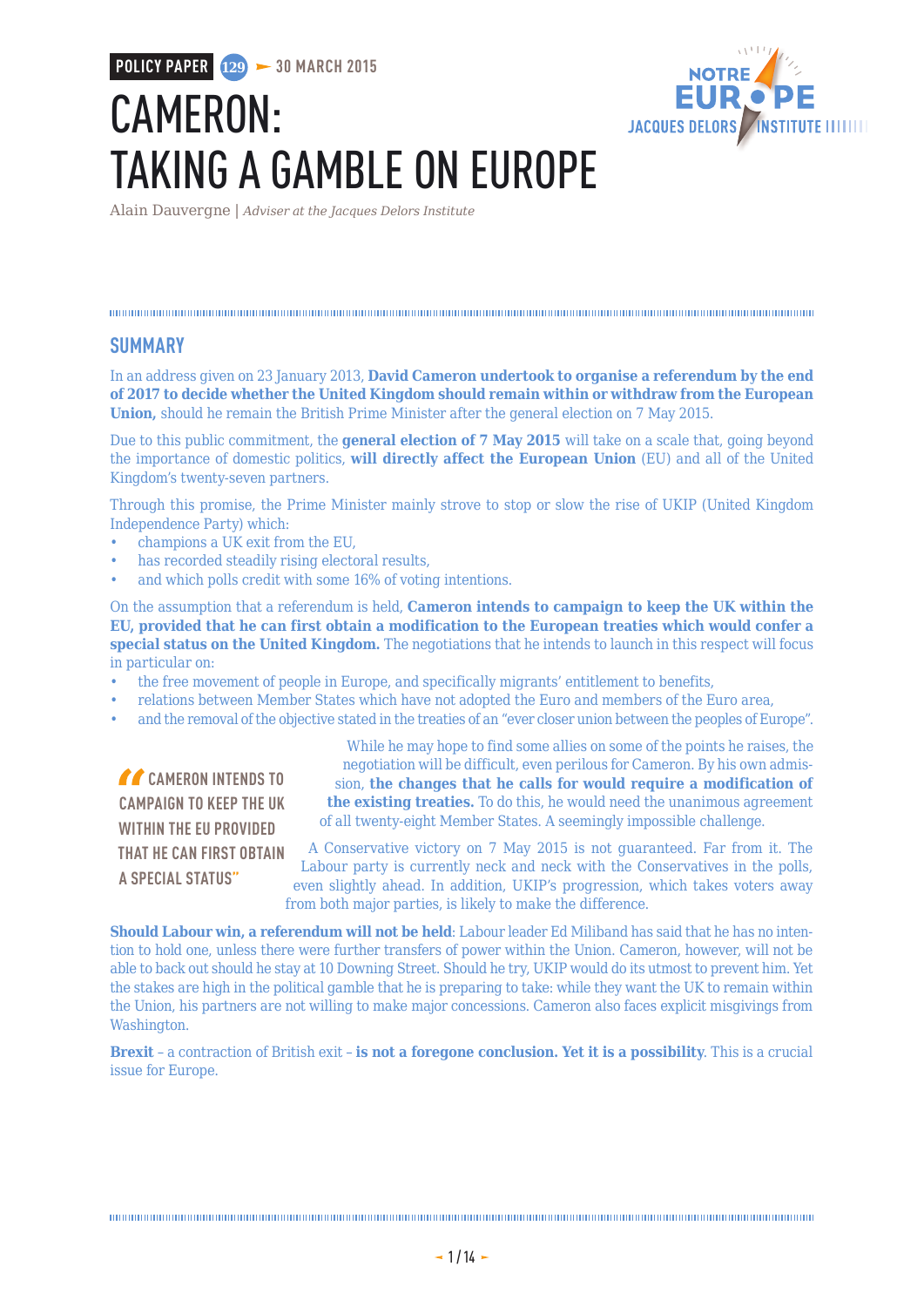# 

Cameron: taking a gamble on Europe

### **TABLE OF CONTENTS**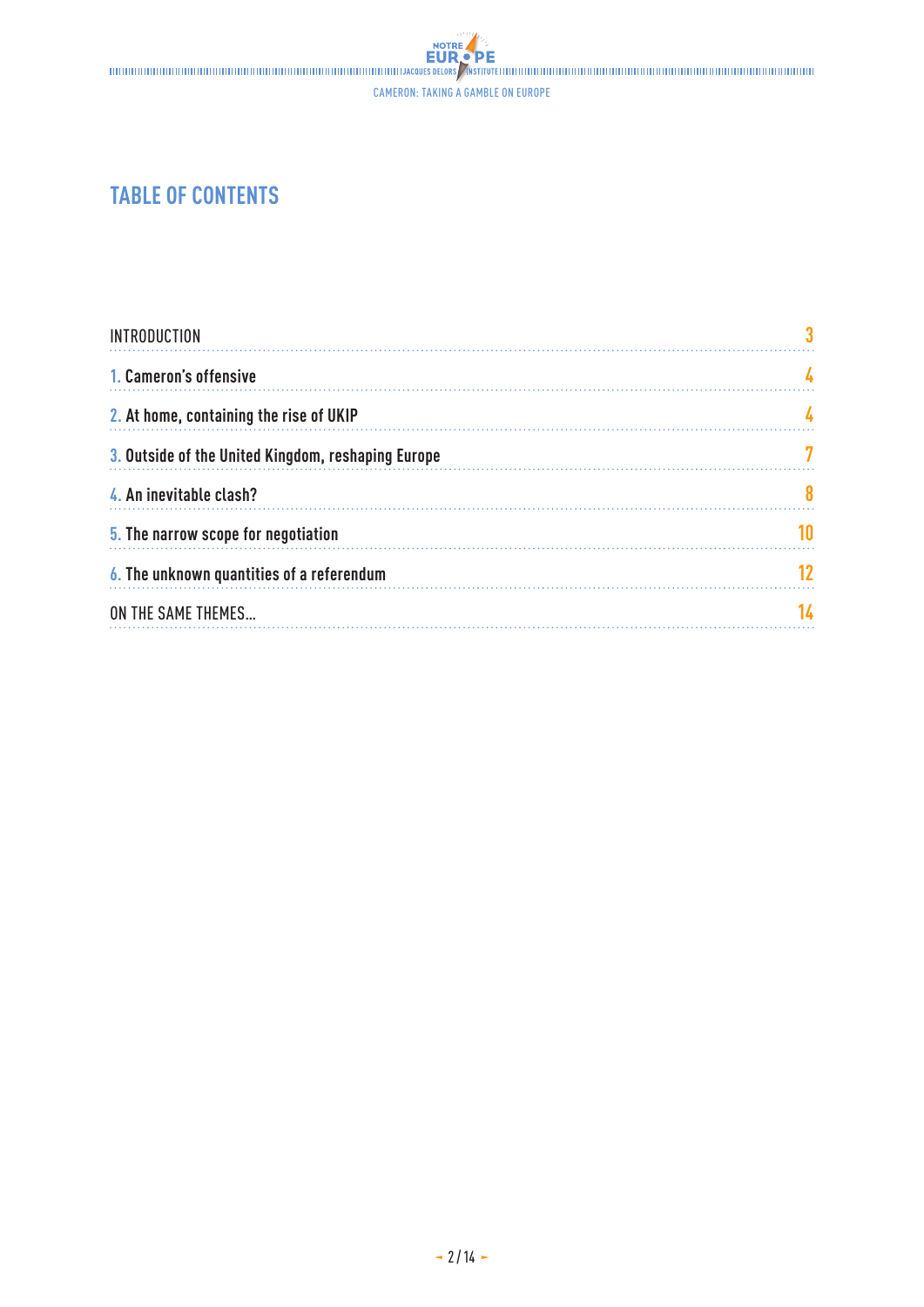### <span id="page-2-0"></span>**INTRODUCTION**

n a referendum held on 5 June 1975, British voters were asked to approve or reject their country's membership to the European Community, passed by the House of Commons four years previously. On this day, 67.2% of voters said yes to Europe. I

Forty-two years on, in 2017, it may be that these same voters could go the opposite way during a new referendum, deciding to withdraw from the European Union.

The legal option is provided for in article 50 of the Lisbon Treaty, and the political opportunity taken by the Conservative Prime Minister David Cameron – should he remain in office following the general election to be held on 7 May 2015.

In an address given on 23 January 2013, David Cameron undertook to organise a referendum by the end of 2017 to decide whether the United Kingdom should remain within the European Union – provided that it has obtained a special status from its partners, with reduced participation– or should purely and simply withdraw from the Union. By doing so, the Prime Minister added a new chapter to the troubled history of relations between the United Kingdom and European construction – firstly with the EEC, then with the EU.

As early as 1946, in his visionary speech given at the University of Zurich, Churchill called for a United States of Europe bringing together the victors and defeated of the war, starting with France and Germany – but without the United Kingdom, whose global presence was hinged upon the Commonwealth.

When the European Coal and Steel Community (ECSC) was established in 1952 and became the first draft of the Europe of Six Member States, Britain was not involved. It remained aloof in 1957, when the European Economic Community (EEC) was founded, intended to be a political union through which Member States could grow increasingly closer.

On the contrary, the UK launched a rival project in 1960, the European Free Trade Association (EFTA), but to no effect. One year later, Britain, realising its mistake, decided to request membership into the EEC. A veto from France stood in its way until 1973...

Almost twenty years later, during the negotiations of the Maastricht Treaty in December 1991, John Major prided himself on having fought tirelessly to obtain an exceptional status for the UK. Just before dawn, he left, announcing to the press that it was "Game, set and match for Britain!" In reality, the United Kingdom could not prevent its partners from moving forwards.

Cameron's speech in January 2013 is in some respects the extension or completion of the Maastricht episode. Since then, the Union has trundled along, continuing to add more depth, while the British increasingly drag their feet. The creation of the Euro resulted in the formation of a Euro area with a growing number of members – nineteen since 1 January 2015 – and an institutional organisation of this area which fuels the UK's fears of finding itself in second division and an outsider.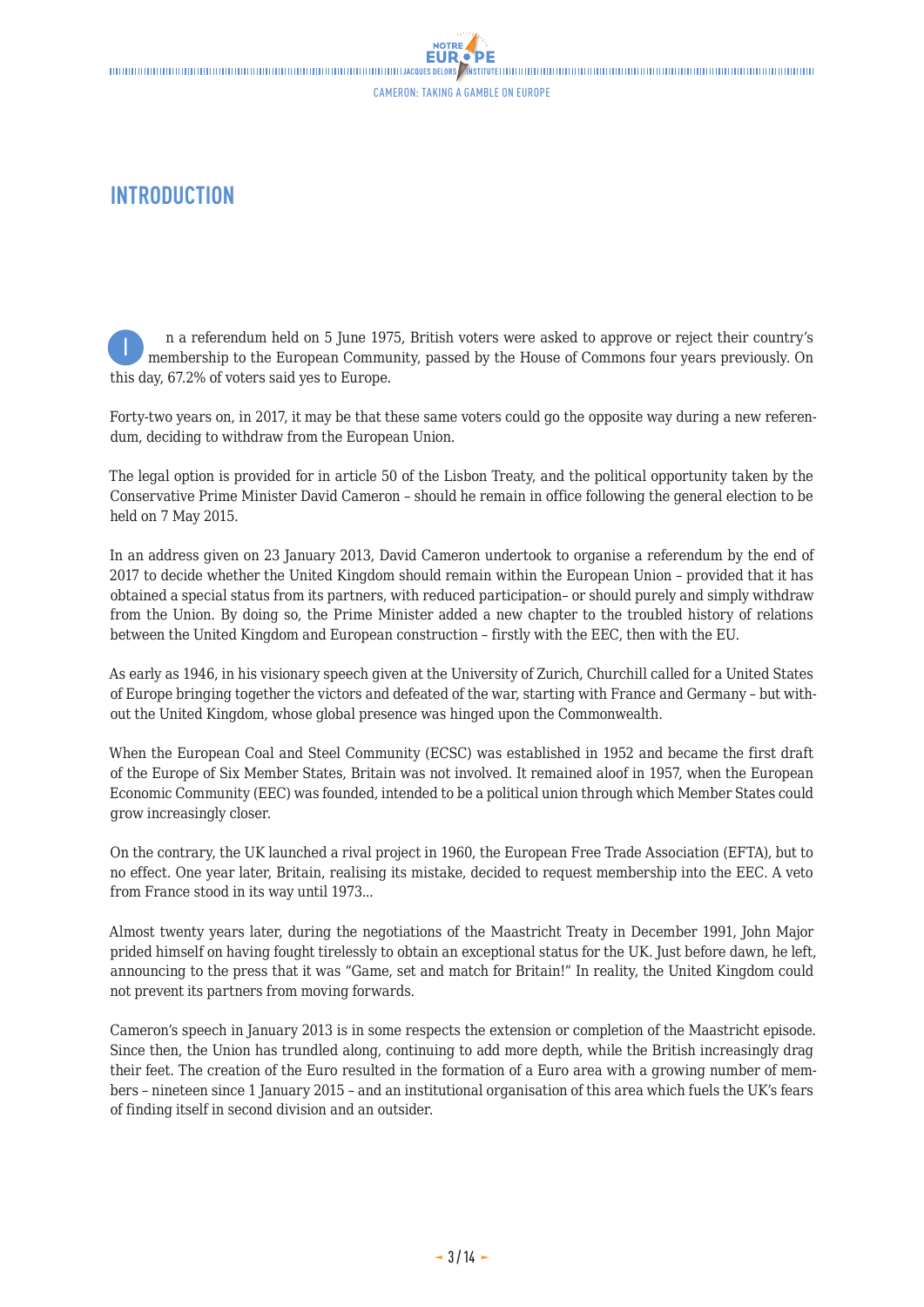## <span id="page-3-0"></span>1. Cameron's offensive

When he gave his address at the London headquarters of Bloomberg on 23 January 2013, the Prime Minister left nothing to chance. It is said that Cameron had been preparing this televised speech for six months. This goes to show that he considered it of utmost importance and had weighed up the political risks. The target was clearly stated from the outset: "This morning", he began, "I want to talk about the future of Europe...".

Here is the premise: "We [the United Kingdom] have the character of an island nation - independent, forthright, passionate in defence of our sovereignty... For us, the European Union is a means to an end - prosperity, stability, the anchor of freedom and democracy both within Europe and beyond her shores - not an end in itself".

*TA* THE UNITED KINGDOM **IS UNCOMFORTABLE IN THE UNION AS IT IS"**

Here are the consequences: the United Kingdom is uncomfortable in the Union as it is, and would be more so along the path it is developing. It is vital for the UK to be part of the European single market and to take part in drawing up its operating rules. It must now be completed and ensured that developments in the Euro area – of which the UK will never be a member, says Cameron, do not compromise in any way Britain's access to this market<sup>1</sup>.

David Cameron's approach is bold. Regardless of his claims to the contrary, it is a form of blackmail with regard to his partners: either you satisfy our wishes, and to do so we would have to negotiate a new treaty or amend existing treaties, or you run the risk of seeing British voters deciding to withdraw from the European Union in 2017. By doing so, he exposes himself: the signature of a new treaty requires the unanimity of all Member States. With twenty-eight signatures to obtain, needless to say that he has his work cut out. The Prime Minister, who admits that he does not want his country to leave the Union, could ultimately be snared by his own trap. He is clearly aware of this and if he decides to take up this risky challenge, it is due to the range of threats directed at him, both from British domestic politics and from the Union in which the Euro area is getting stronger and more organised, while London has little influence over it.

## 2. At home, containing the rise of UKIP

For David Cameron, and for the Conservative Party in general, the main domestic threat comes from UKIP (the United Kingdom Independence Party), founded in 1993, as a reaction to the Maastricht Treaty that some Tories were unable to accept. Resolutely anti-European, UKIP, in its populist discourse, makes Brussels the root of all evils and militates for the United Kingdom to slam the door in Europe's face – with full support from Murdoch's tabloid press.

While the Conservative Party boasts long-standing experience in heading off the traditional opposition from the Labour Party, it is much less comfortable sparring with this adversary to its right which, at least in its first years, recruited voters from a population which for the most part traditionally voted for the Conservatives. Yet UKIP, once considered a marginal, or even quirky and harmless party, is now constantly gaining ground by siphoning from all government parties *(see Box 1)*.

**<sup>1.</sup>** "Full text of the [prime minister's speech](http://www.theguardian.com/politics/2013/jan/23/david-cameron-eu-speech-referendum) about his plans for a referendum on British membership of the European Union", 23.01.2013.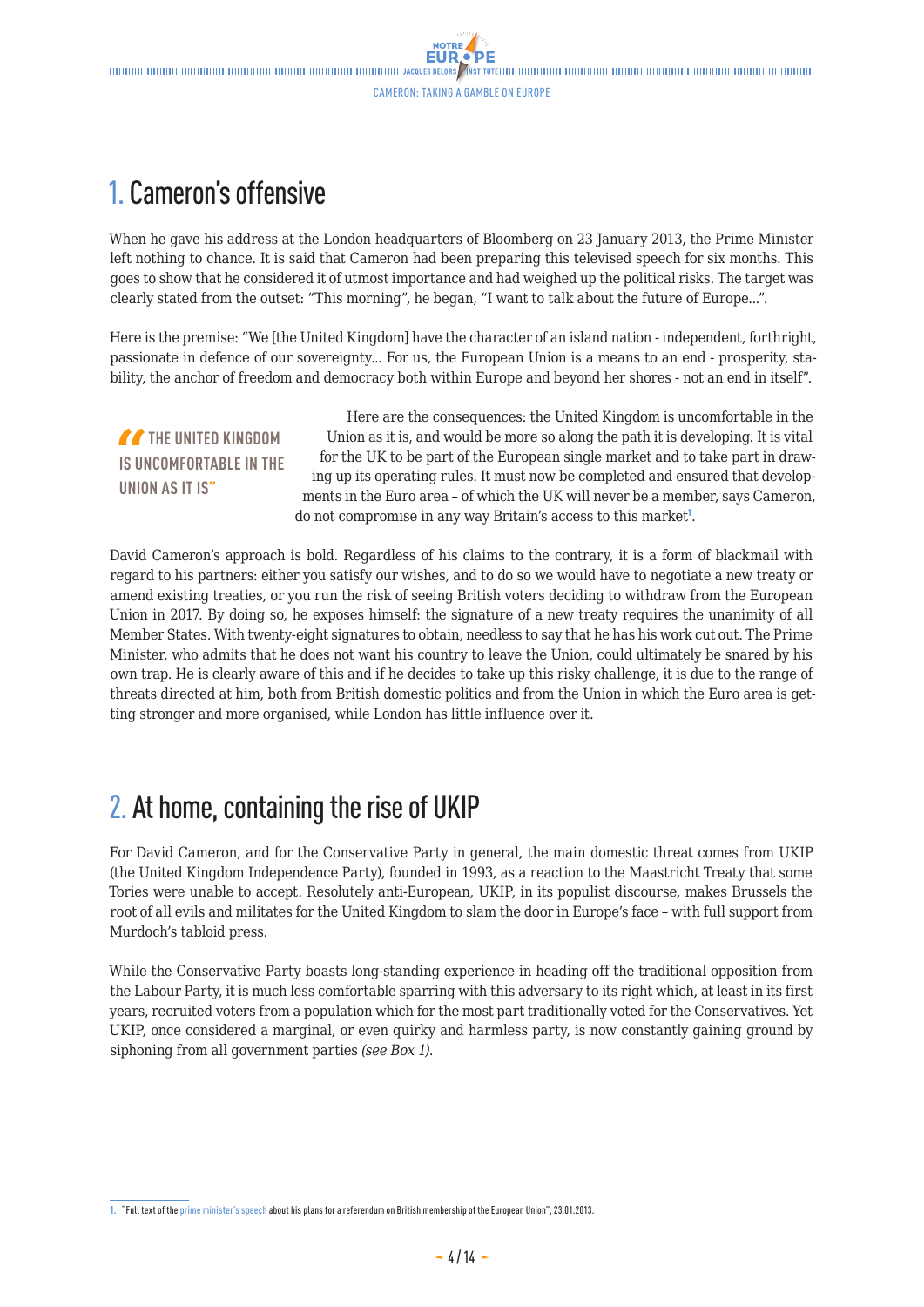

#### **BOX 1** Wh**ere do UKIP voters come from?**

The meteoric rise of UKIP, in only a few years, is one of the key elements of the upcoming general elections in the UK. The question – besides the number of votes the party will secure – is to find out where these voters come from, or in other words, which parties they have been poached from. Peter Kellner, President of market research agency YouGov and former political commentator for many newspapers, attempted to answer this question in an analysis published by *The Guardian* on 17 November 2014<sup>2</sup> .

Kellner starts with a fact: today support for UKIP averages 16% (in polls) while in March 2012, it had just 5%. In January 2013, as Cameron made the famous Bloomberg speech in which he promised a referendum on the UK's membership to the EU, UKIP had started its climb and its support reached 9%.

Kellner believes that today's support of 16% can be broken down into two blocks of 8%: those who were already UKIP supporters in early 2013 and those it has gained since then. If 60% of the first group voted Conservative in 2010, the figure for new converts is just 36%. And the proportion of UKIP supporters coming from the Labour party has trebled from 7% to 23%.

Since early 2013, new UKIP recruits come from the three main parties– Conservatives, Labour and Liberal Democrats – in a strictly identical proportion of 6%: the percentage of Conservative voters in 2010 having joined UKIP rose from 14% to 20%; in the Labour party it was up from 2% to 8% and, from 6% to 12% for the Liberal Democrats.

While the temptation to support UKIP is felt more keenly among Conservatives than Labour Party supporters, this is less the case than in its early days. Back then, UKIP took nine votes from the Conservatives for every vote it took from Labour. Since 2013, for every nine votes it has taken from the Tories it has taken six from Labour.

With 16.6% of votes at the European elections of 2004, UKIP won 12 seats at the European Parliament. This number rose to 13 after the 2009 elections and in 2014, obtaining 27.49% of votes, the party beat all the other British parties and took possession of 24 seats for MEPs.

Yet, worse still from Cameron's point of view, UKIP is now also present in the House of Commons: in quick succession in October and then November 2014, through two Tory defectors, the party won two by-elections. There are certainly reasons to think that this movement has not yet run out of steam: an Opinium/Observer poll published on 21 June 2014 by The Guardian<sup>3</sup> gave 35% of votes to Labour, 31% to the Conservatives, 17% to UKIP and only 7% to the Liberal Democrats *(see Table 1)*. In the same poll, in the event of a referendum to decide Britain's possible exit from the European Union, 48% of people asked were in favour of withdrawal, and 37% in favour of remaining within the EU. This result differs significantly from the poll conducted by YouGov in August 2014 on behalf of *The Sun*: 40% claim to be in favour of staying put in the Union, as against 38% who would choose to leave.

**<sup>2.</sup>** Peter Kellner, "[Ukip's support is changing, and with it the contours of British politics](http://www.theguardian.com/commentisfree/2014/nov/17/ukip-support-british-politics-voters-labour-party)", for YouGov, part of the Guardian Comment Network, TheGuardian.com, 17.11.2014.

**<sup>3.</sup>** "[British people favour leaving the European Union, according to poll"](http://www.theguardian.com/politics/2014/jun/21/eu-referendum-majority-leave-opinium-observer-poll), TheGuardian.com, 21.06.2014.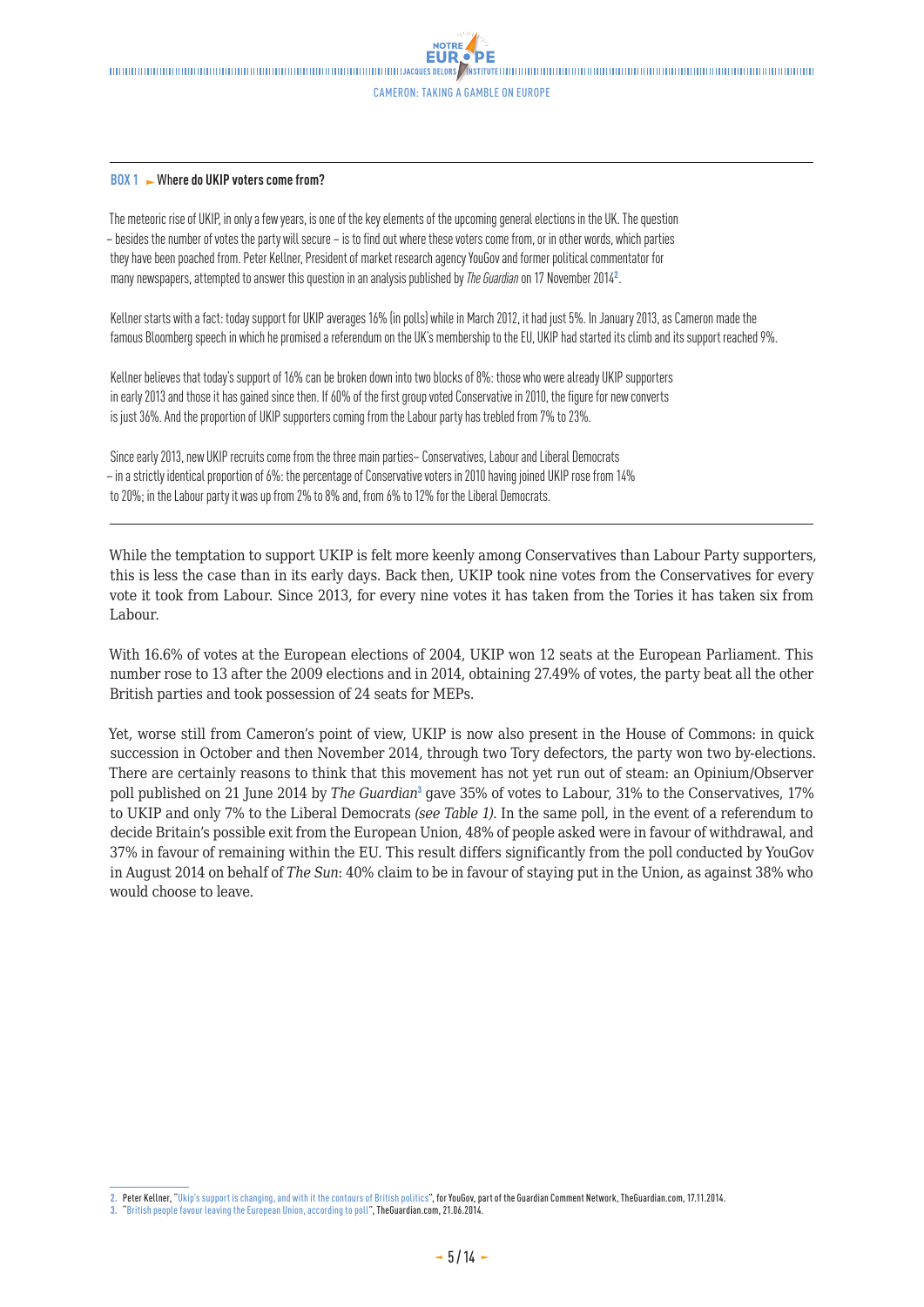**NOTRE** 

|               | <b>CONSERVATIVES</b> | <b>LABOUR</b> | <b>LIBERAL DEMOCRATS</b> | UKIP | <b>GREEN PARTY</b> |
|---------------|----------------------|---------------|--------------------------|------|--------------------|
| $3-4/12/2014$ | 31%                  | 32%           | 7%                       | 15%  | 8%                 |
| 17-18/12/14   | 30%                  | 35%           | 6%                       | 16%  | 8%                 |
| 4-5/01/2015   | 31%                  | 34%           | 7%                       | 14%  | 8%                 |
| 18-19/01/15   | 32%                  | 32%           | 8%                       | 15%  | 7%                 |
| 1-2/02/2015   | 33%                  | 35%           | 7%                       | 14%  | 6%                 |
| 10-11/02/15   | 32%                  | 33%           | 7%                       | 15%  | 7%                 |

#### **TABLE 1 Elections on 7 May 2015: British voters' party preferences since early December 2014 (YouGov/The Sun polls)**

Elements taken from Wikipedia ("[Opinion polling for the 2015 UK general election](http://en.wikipedia.org/wiki/Opinion_polling_for_the_2015_United_Kingdom_general_election)"), which has published the results of many polls conducted by several agencies. Here, we look at the results obtained by YouGov/The Sun, which hold almost daily polls of considerable samples of the population, so that only results that are comparable are considered. As a reminder, the results for the last general election, dated 6 May 2010 were as follows:

• Conservatives: 39.6%

• Labour: 28.1%

• Liberal Democrats: 24.2%

• UKIP: 3.5%

• Green Party: 1%

However, when asked how they would vote if Cameron successfully managed to renegotiate the treaties with his European partners in favour of British interests, 42% of these people were in favour of remaining within the EU, against 36% who preferred to withdraw (in the YouGov poll dated August, for the same question, 57% were in favour of the EU while only 22% would vote for withdrawal). This result could bolster the Prime Minister's position in the discussions he will have with his twenty-seven partners. These figures are, however, not to be taken at face value: the polls conducted since 2013 give indications that vary significantly over time and according to polling agencies. In addition, the notion of a successful outcome of negotiations for London is, until now at least, very vague – and therefore highly subjective. Furthermore, according to this poll taken last June, the British people are sceptical that Cameron could obtain the necessary concessions from the other Member States.

Tactically speaking, it is not in David Cameron's interest to show his hand before any European negotiations actually take place. Yet UKIP will most likely raise the stakes by the next general election set for 7 May 2015. What do Nigel Farage – UKIP leader – and his supporters want? A highly restrictive policy against migrants and divorce between the UK and the EU.

At the other end of the political spectrum, slightly ahead in the polls, the Labour leader Ed Miliband took a different stance to Cameron by saying, in an address given on 12 March 2014 that, if Labour won the election, there would be no referendum on a possible withdrawal from the EU – unless there were further transfers of powers within the Union<sup>4</sup>. The Liberal Democrats, his allies in the government coalition, are supporters of the EU, but are in freefall in the polls. UKIP, in the meantime, is on the up. Cameron's situation is therefore highly uncomfortable, as Farage and friends will demand strong and precise promises from him before the election.

Cameron has reacted to this by taking two precautions. Firstly, he has had the various ministries draw up an in-depth assessment of the advantages and disadvantages of Britain's membership to the  $EU<sup>5</sup>$ . This meticulous collective undertaking, conducted in consultation with businesses and civil society, presents conclusions that are generally much more nuanced that you would expect. Many complain about the administrative bureaucracy that Brussels imposes on economic subjects. Nearly all stress the vital nature of the United Kingdom's membership in the European Single Market and are in favour of its completion.

**<sup>4.</sup>** "[Ed Miliband's speech on Europe: full text"](http://blogs.spectator.co.uk/coffeehouse/2014/03/ed-milibands-speech-on-europe-full-text/), *The Spectator*, 12.03.201

**<sup>5.</sup>** UK Government, "[The review of the balance of competences"](https://www.gov.uk/review-of-the-balance-of-competences): 32 reports from June 2013 to December 2014.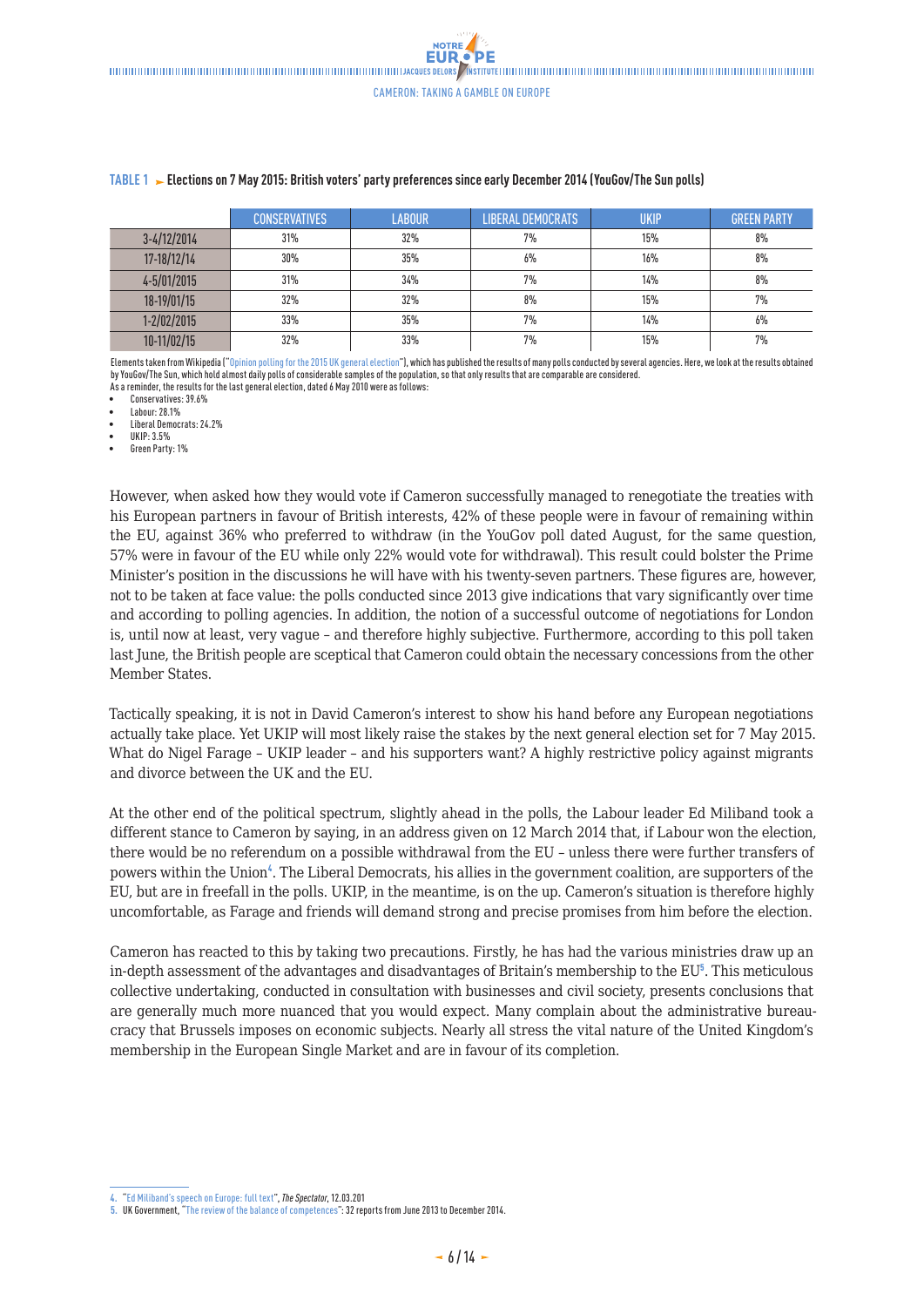<span id="page-6-0"></span>

Secondly, he took up the issue of immigration – an area already successfully exploited by UKIP as it is of particular concern to British citizens. During the Eurobarometer poll in spring 2014, one of the questions asked was: "What do you think are the two most important issues facing (your) country at the moment?" Like other Europeans, the British people polled put unemployment first (but less than their counterparts - 33% as against 49% for the EU). But immigration ranks second for the British (25%), while in the EU, this issue is only mentioned by 11% of those polled and ranks seventh in their concerns.

After the EU's greatest enlargement in 2004, the UK welcomed Europeans from the new Eastern Member States with open arms and willingly set the example for countries where, like France, the image of the "Polish plumber" embodied a new threat – an invasion of low-cost workers. Yet tensions were heightened in the UK in the run-up to January 2014 and the total opening, set for this date, of the European labour market to citizens from Bulgaria and Romania. This had already been a hot topic for some time, but it then became a burning issue. In December 2013, the Conservatives advocated laws limiting Bulgarians' and Romanians' access to social welfare.

David Cameron made this issue his main concern for 2014, starting on 5 January by declaring on the BBC "We must change the conditions of movement for workers (in Europe)", and concluding on 28 November, in the Midlands, in a lengthy speech of which the first words clearly set the tone: "Today I want to talk about immigration." In this well-argued speech, David Cameron lay the blame on immigrants by criticising them for coming in their droves and unfairly benefiting from the UK's welcome, labour market and social welfare systems. This targeted more particularly migrants from other European Member States, promising that – if he is Prime Minister after the election – a certain number of measures regarding them would be taken to discourage them from coming or to reduce the entitlements that those who succeeded in entering the UK previously enjoyed.

### 3. Outside of the United Kingdom, reshaping Europe

*If* IF OUR CONCERNS **FALL ON DEAF EARS (...), I RULE NOTHING OUT"**

In this speech, the Prime Minister also addressed his EU partners, confirming to them his drive to renegotiate the regulations that govern the free movement of people. Given that this subject affects the basic principles of Europe, he wanted to pre-empt and counter any negative reactions: "It will be argued that freedom of movement is a holy principle – one of the four cardinal principles of the EU, alongside freedom of capital, of services and of goods – and that what we are suggesting is heresy. To which I say: hang on a moment. No one claims that the other three freedoms have yet been fully implemented. Far from it. [....] So I am saying to our European partners. I ask you to work

with us on this". He added, in conclusion, "This issue of free movement will be a key part of that negotiation (with the twenty-seven other Member States). […] If our concerns fall on deaf ears and we cannot put our relationship with the EU on a better footing, then of course I rule nothing out".

Cameron does not keep to this requirement alone, however. On 15 March 2014, he set out in the British press a seven-point plan mostly aimed to reduce Brussels' power in relation to that of national governments. This includes: the option for national parliaments to work together to block legislation proposed by the Commission (but this already exists in the treaties); to be liberated from rulings by the European Court of Human Rights (but this is related to the Council of Europe and not the EU); favour enlargement to new States but with restrictive controls for their citizens in terms of migration within the EU; the removal – at least for the United Kingdom – of the political objective of an ever closer Union between the peoples of Europe *(see Box 2)*.

**<sup>6.</sup>** Eurobarometer special 415 "[Europeans in 2014"](http://ec.europa.eu/public_opinion/archives/ebs/ebs_415_data_en.pdf). [Results for the UK](http://ec.europa.eu/public_opinion/archives/ebs/ebs_415_fact_uk_en.pdf): "Life in the European Union": Q A4a: "What do you think are the two most important issues facing (your) country at the?", 1296 British people interviewed from 15 to 24 March 2014.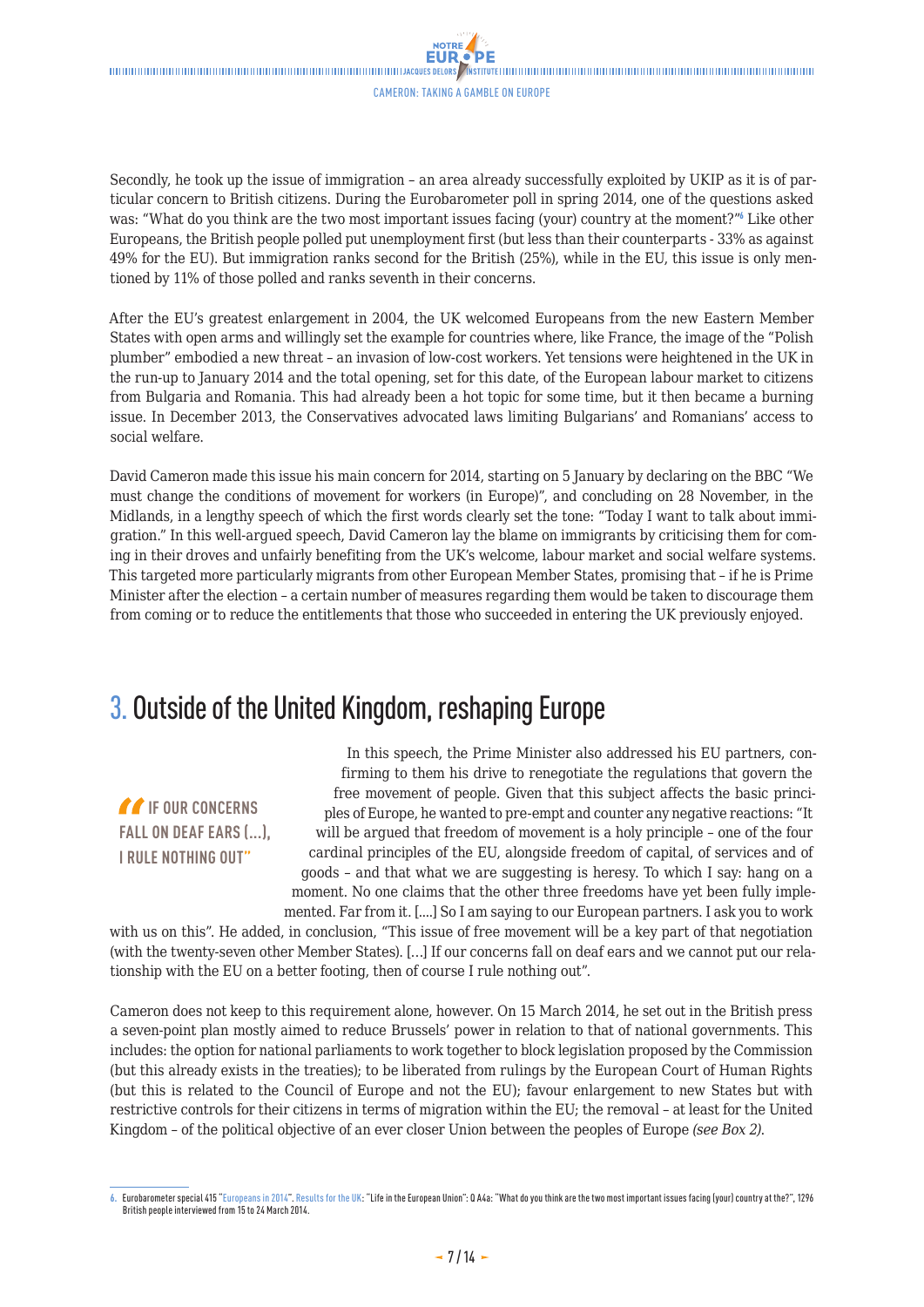#### <span id="page-7-0"></span>**BOX 2** Cameron's seven specific changes

In an article published by *The Telegraph* on 15 March 2014, David Cameron for the first time set out the main changes that he would intend to obtain from his twenty-seven partners in the EU. He listed seven of these changes:

- Powers flowing away from Brussels, not always to it
- National parliaments able to work together to block unwanted European legislation [such a provision is already stated in the Lisbon Treaty]
- Businesses liberated from red tape and benefiting from the strength of the EU's own market the biggest and wealthiest on the planet – to open up greater free trade with North America and Asia
- Our police forces and justice systems able to protect British citizens, unencumbered by unnecessary interference from the European institutions, including the European Court of Human Rights (ECHR)
- Free movement to take up work, not free benefits
- Support for the continued enlargement of the EU to new members but with new mechanisms in place to prevent vast migrations across the Continent
- The concept of "ever closer union", enshrined in the treaty, is not right for Britain, and we must ensure we are no longer subject to it

This agenda was already very clearly set out in his speech in January 2013 – "We do not want an ever closer Union, we want trade and collective action" – and he repeated it with insistence on several occasions. Yet the objective, historically rooted within the EU's texts, is right at the top of the preamble of the Treaty on the Functioning of the European Union (TFEU). Is this, then, achievable?

### 4. An inevitable clash?

The extreme hypothesis introduced by Cameron into national and European politics – that of the United Kingdom opting out of the EU – is perfectly realistic: article 50 of the Lisbon Treaty (Treaty on the European Union) provides for the first time that "Any Member State may decide to withdraw from the Union". This cannot be done from one day to the next, because the conditions of such a withdrawal are subject to an agreement with the Union. Denis MacShane, former Labour Minister of State for Europe, believes that in this case, "the United Kingdom and the EU would enter into a very difficult crisis period, with at least two years of talks"<sup>7</sup>. Ultimately, the right to withdraw exists, so it cannot be contested. From the inside in any case. On the other side of the Atlantic, Washington – London's key ally – quickly reacted to the January 2013 speech in which the Prime Minister announced a possible referendum in 2017: "I value a strong UK in a strong European Union", said Obama. In diplomatic language, this is a keen disapproval.

 **LONDON COULD BECOME WHAT COULD BE CALLED A 'PART-TIME MEMBER STATE'"**

The same is not true for a possible modification of the UK's status within the Union. Here, two options arise, according to whether or not the changes requested by London require a modification of the treaties. David Cameron has himself acknowledged several times – particularly in his Midlands speech on 28 November 2014 and again recently on 7 January 2015, in London, during Chancellor Merkel's visit – that to be satisfied, these changes would bring about a modification of the treaties. If he continues along this road, he runs a significant risk of falling short of his goal. This already emerged on 31 January 2014 during the press conference to close a UK-France summit. Speaking

of the changes that London wishes to make to how the Union operates: "We want to see that re-negotiation and that re-negotiation will involve elements of treaty change."<sup>8</sup> The press noted Cameron showing a certain irritation after François Hollande declared: "We feel revising the treaties is not a priority for the time being", a polite way to refuse the option. The French President is not the only one to feel this way. Ms Sanita Pavluta-Deslandes, Ambassador of Latvia to France, speaking of David Cameron's desire to remove this "ever closer

**8.** Summary in *Le Monde* dated 2-3 February 2014.

**<sup>7.</sup>** Quotes from Denis Mac Shane, Sanita Pavluta-Deslandes and Geraldine Byrne Nason come from interviews with the author (written ones about MacShane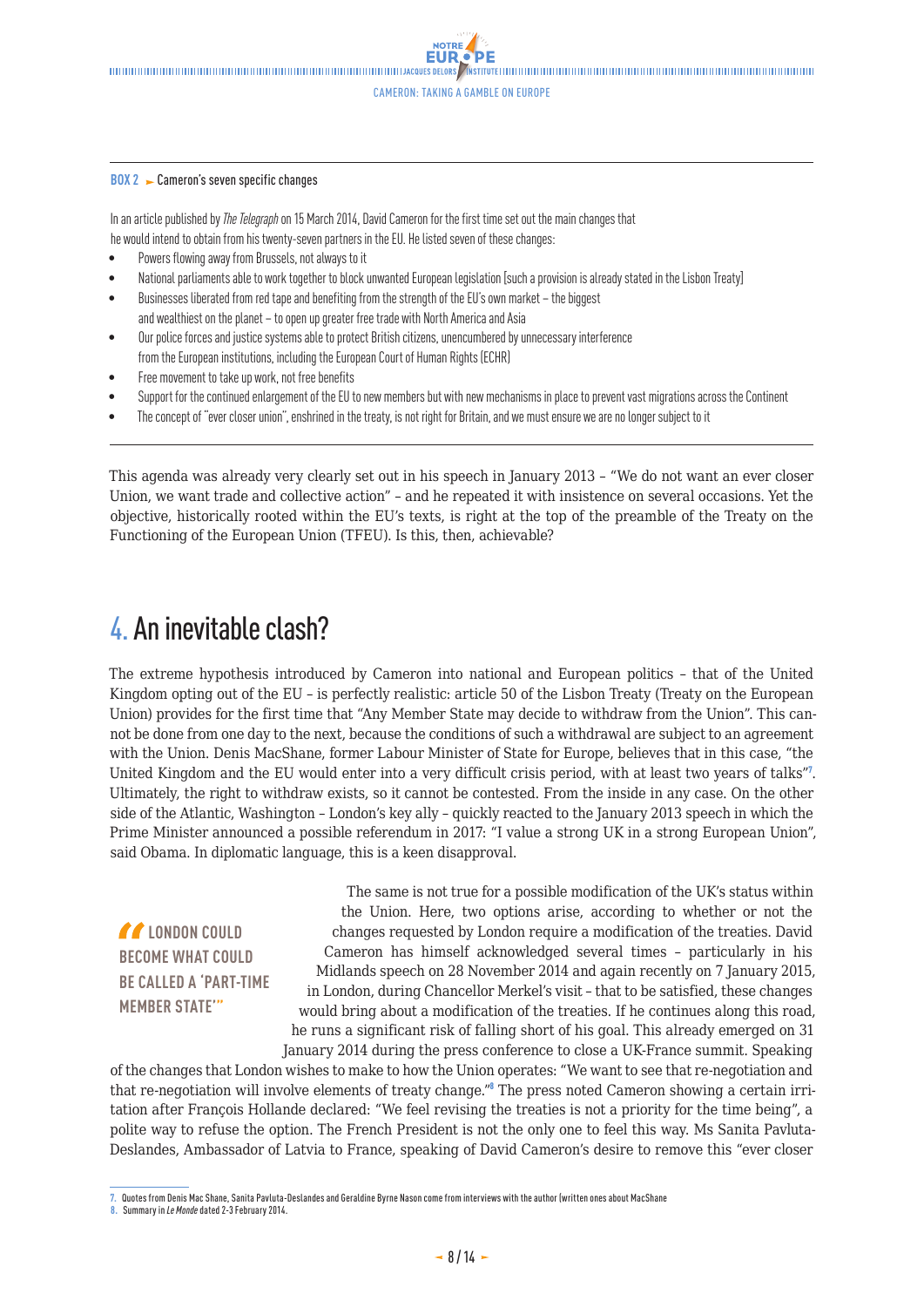union between the peoples of Europe" from the treaty: "It is provided for in the treaties. Modifications to a treaty require ratification from all Member States – and sometimes referenda – which many will not accept". As a revision of the treaties requires the unanimous agreement of all twenty-eight Member States, the British struggle seems doomed to failure.

However, while organising a complete revision of the treaties seems difficult – "conceding fundamental elements to the UK would be like opening Pandora's Box, something that its partners cannot accept, and it would also mean opening the gates to all populists" warns Sanita Pavluta-Deslandes – the talented British diplomacy may attempt to shake things up slightly. This would mean, for London, obtaining an intermediary status to become what could be called a "part-time Member State". The Foreign Office will no doubt set to work on this, but even this half measure may be difficult to achieve: to start with, Cameron will need allies.

Cameron thinks he does have some. In an op-ed published by the *Financial Times* in November 2013<sup>9</sup> on the restrictions that he wishes to apply to European migratory movements where the per capita GDP of the migrants' country of origin does not meet a certain proportion of the European average, he added: "We are not the only country to see free movement as a qualified right: interior ministers from Austria, Germany and the Netherlands have also said this to the European Commission".

### *MERKEL: WE ARE* **PREPARED TO TALK ABOUT BRITISH WISHES"**

A few months later, in March 2014, he called for – among other points – the option for national parliaments to work together to block legislative initiatives and stated that the Netherlands had already requested the creation of this "red card" (this possibility already exists in the treaties). Mentioning countries like this suggests that, when the time comes, he will be able to find support. The fact that Angela Merkel has repeatedly confirmed her desire to keep the UK on-board the European ship can only strengthen Cameron in this regard. The Chancellor reacted positively – but also cautiously – on 23 January 2013, after the speech given that day in which Cameron had announced

plans to hold a referendum in 2017: "Germany, and I personally, want Britain to be an important part and an active member of the European Union. We are prepared to talk about British wishes, but we have to always keep in mind that other countries have different wishes and we have to find a fair compromise". Berlin has never hidden its attachment to the UK's presence in the EU – as a means for Germany to counterbalance France.

Yet this support is not unconditional. It was put to the test, for example, in June 2014, when Cameron wanted at all costs to prevent Luxembourger Jean-Claude Juncker to become President of the European Commission. The Swedish Prime Minister at the time, Fredrik Reinfeldt, had invited Merkel on a boat trip. On-board with her, were three "anti-Juncker" players: himself, Cameron and the Dutch Prime Minister Mark Rutte. The idea was to convince the Chancellor, who supported Juncker, to join them and form an alliance to block his path. In vain: the Chancellor was unbending.

Similarly, irritated by Cameron's comments demonstrating his drive to fight immigration, in particular through restrictive measures aimed at EU nationals, Angela Merkel reacted strongly during the European Council on 23 and 24 October 2014. *Der Spiegel* covered this in its newspaper and Merkel's spokesperson Steffen Seibert was clear: "The principle of free movement in the European Union is non-negotiable for Germany". That is what the Chancellor said. It was then added "This is not a bilateral matter between Germany and Britain but between Britain and all of its European partners"<sup>10</sup>.

**<sup>9.</sup>** ["David Cameron launches attack on EU migration](http://www.ft.com/cms/s/0/b2b10574-56c3-11e3-ab12-00144feabdc0.html#axzz3Tc6Trqfp)", *Financial Times*, 27.11.2013.

**<sup>10.</sup>** Rowena Mason and Philip Oltermann, ["EU freedom of movement non-negotiable, says Germany"](http://www.theguardian.com/world/2014/nov/03/eu-freedom-of-movement-non-negotiable-germany), *The Guardian*, 3.11.2014.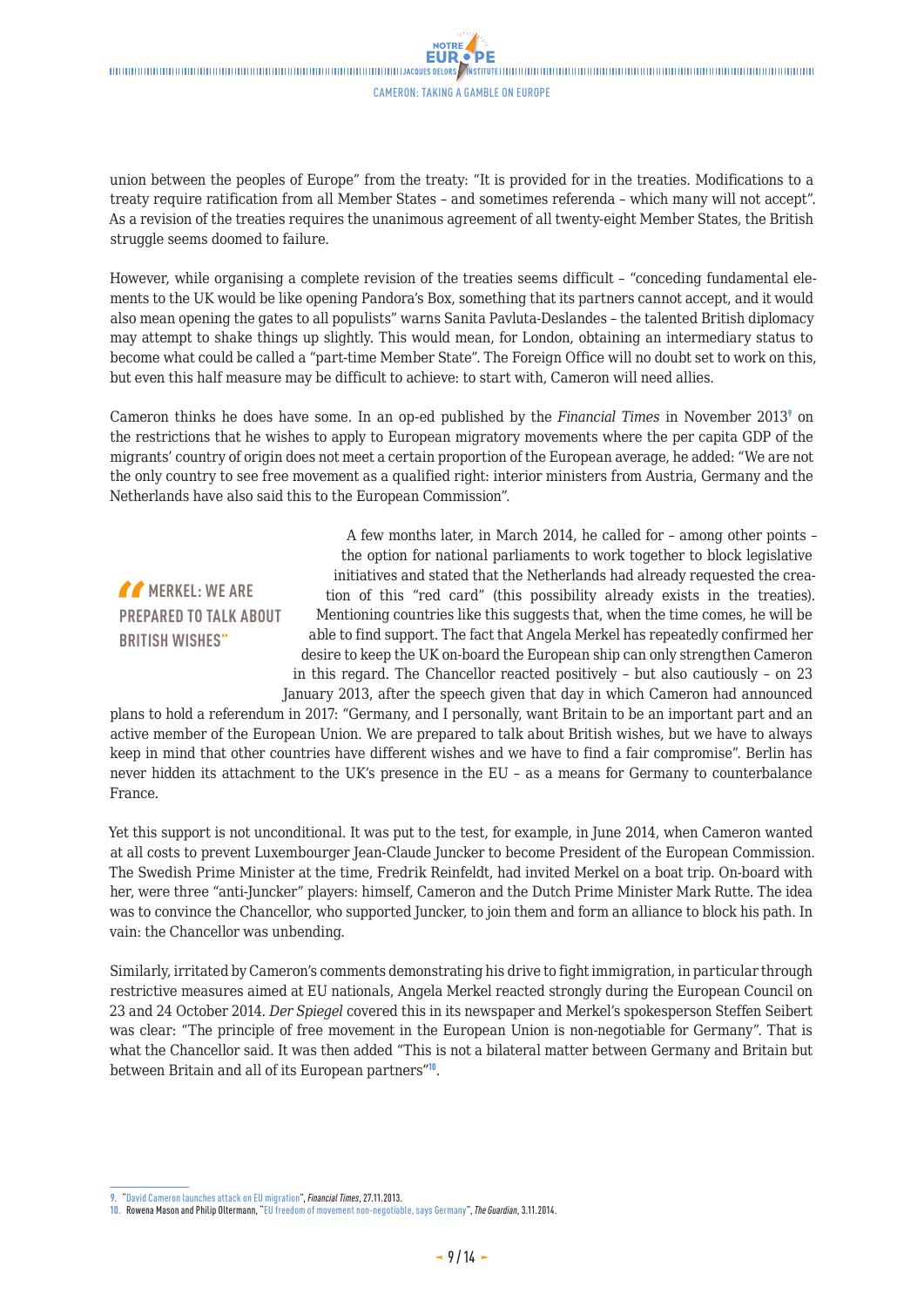<span id="page-9-0"></span>Yet, during the same October summit and according to Seibert, the Chancellor also said that "the fight against the possible abuse of free movement is of legitimate interest for us in Germany as well." In this way, Ms Merkel drew a red line which must not be crossed, while leaving the door ajar for negotiations.

David Cameron understood the message perfectly. During a joint press conference on 7 January 2015, following the Chancellor's visit to London, he tried to calm down the situation in a single phrase: "I support freedom of movement, but what I don't support is the abuse of freedom of movement."

### 5. The narrow scope for negotiation

"Everyone wants the UK to stay in Europe, but not with a different status to the other Member States," says Denis MacShane. He has just published a book entitled *Brexit: How Britain will leave Europe*<sup>11</sup>. As a committed Europhile, he explains: "Of course, I won't want this to actually happen. I'm raising the alarm because we can't leave the EU without having properly considered the consequences first."

Nobody wants the UK to leave Europe. Many Member States have affinities with the UK, for various reasons. Germany likes its openness to global exchanges, its Atlanticism and a presence which saves Berlin from going up against Paris; France shares with the UK a status of nuclear power and a presence on the UN Security Council, while the Netherlands appreciates its liberalism and the attraction of the open sea... Seen from Dublin, it is almost an existential question: "We are the most exposed (should Britain leave) because we have close relations and the UK is our main export market", says Geraldine Byrne Nason, Ambassador of Ireland to France. Her concerns go beyond mere Anglo-Irish relations: "The very existence of the EU would be threatened by a UK departure", she believes. Yet she quickly adds: "Ireland has invested much in the European project for forty years and would not want to see the EU weakened at all. We want to stay at the heart of Europe and will do our utmost to stay there".

By banking on the general desire to keep the UK in Europe, Cameron has guessed right. There will be talks – he has already said that they have begun. His room for manoeuvre will be limited, however. Ms Pavluta-Deslandes sums up the feeling of many European capitals, if not all, in one sentence: "We are convinced that the UK's withdrawal would be in nobody's interest, but that is their decision to make: I can't imagine that a single Member State would accept the British cherry picking as they wish [in the way the EU operates]."

*A* REMAIN A FULLY-**FLEDGED MEMBER OF THE EUROPEAN SINGLE MARKET "**

British diplomacy will therefore have to assess just how far it can go without biting off more than it can chew. Some guidelines have already been laid down for burning issues such as immigration and rights related to freedom of movement within the Union. Angela Merkel has made herself clear *(see above)* and is joined, for example, by the Commissioner for Justice, Consumers and Gender Equality, Vera Jurovà, quoted in *The Guardian*<sup>12</sup>: "Free movement of our citizens is essential to the European Union. It is a fundamental right and an asset to our union. Free movement of people – to work, live and travel in other EU countries – is at the core of having a strong single market and it bene-

fits our economy and society. Abuse weakens free movement. Therefore, member states need to tackle abuse decisively where it happens and EU rules provide the tools to do this". This stance is sufficiently ambiguous to imagine that a compromise could possibly be reached. But UKIP leader Nigel Farage does not want a compromise...

**<sup>11.</sup>** Denis Mac Shane, *Brexit: How Britain will leave Europe*, I.B. Tauris, January 2015.

**<sup>12.</sup>** "[Thousands of Britons on benefits across EU](http://www.euractiv.com/sections/uk-europe/thousands-britons-benefits-across-eu-311396)", Euractiv.fr, 20.01.2015.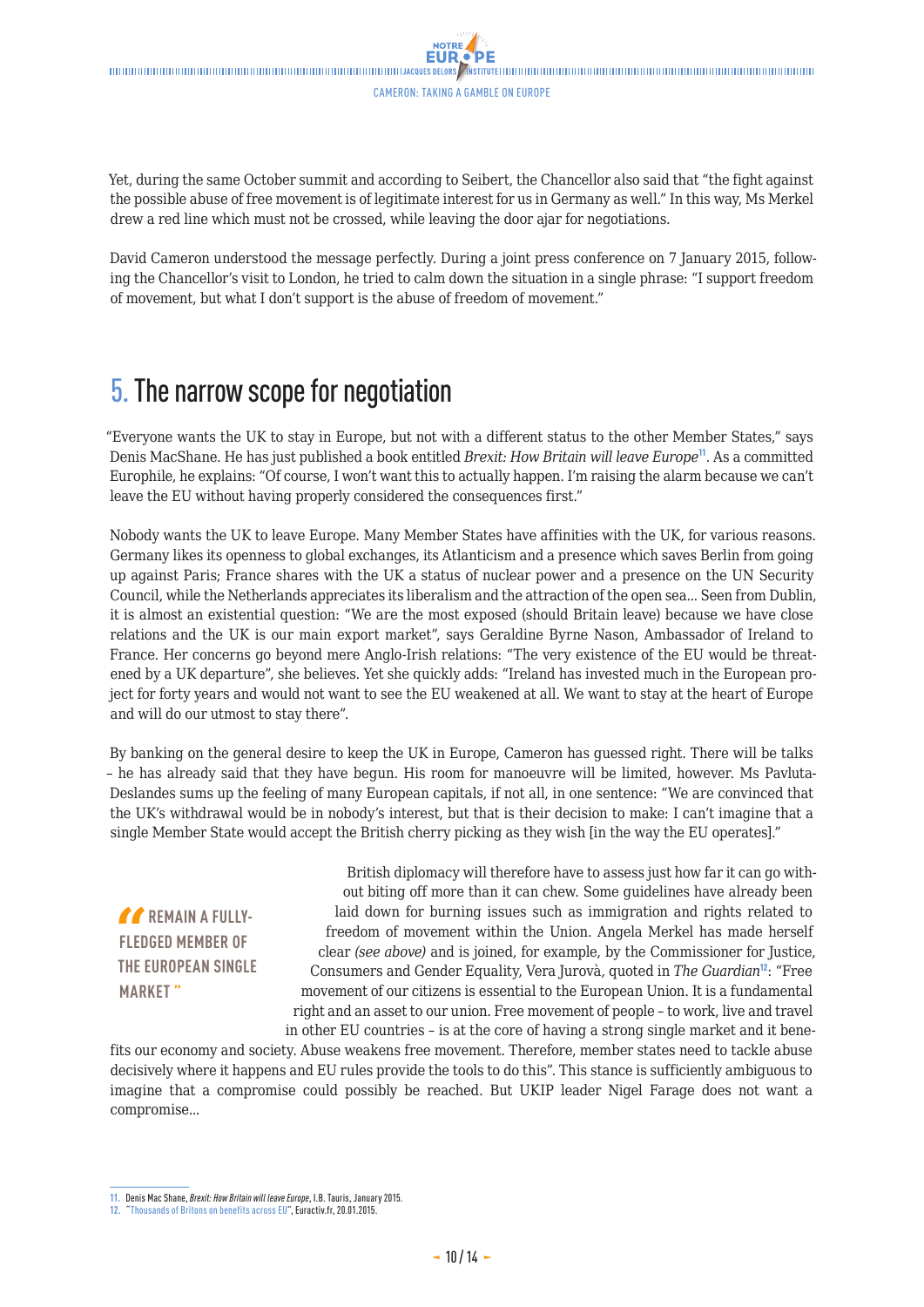**NOTRE** 

Outside this issue, David Cameron has clearly expressed British concerns: to remain, at all costs, a fully-fledged member of the European Single Market and ensure that Euro area countries cannot decide on everything without taking into account the interests of States that do not have the single currency. These two requirements, strongly stated by businesses, are shared by the City and the UK political establishment – excluding most UKIP members. To this, we can add the removal of the infamous "ever closer union between the peoples of Europe", that David Cameron constantly repeats. These are the stakes in the game launched between the UK and continental Europeans. It will be a poker game – in which keeping one's head and bluffing will be the way to go.

Cameron has hardly any chance of obtaining a renegotiation of the treaties and therefore substantive changes: to achieve this, he needs unattainable unanimous approval. Yet sometimes you need to ask for much to obtain a little. What the Prime Minister really needs is to be able to lift a sufficiently visible reward to convince the British voters to keep him in office.

Where things get complicated is Cameron's demands with regard to the first two points – full membership of the Single Market and guarantees concerning relations between the Euro area and Member States that are not part of it. These are not, at least as a general principle, unreasonable. They could therefore possibly be negotiated. For the other two points, this will be harder to obtain. The "ever closer Union" stated in the treaties, granting the UK an exemption – should its partners give their consent – will require some inventiveness. With regard to freedom of movement and immigration, it's a minefield. Firstly because domestic political pressure is constantly growing in the UK – a poll recently showed once again that 55% of British citizens believe that immigration has a detrimental effect on the National Health System (NHS)<sup>13</sup> Secondly, because, contrary to what David Cameron says, the UK's partners are no less welcoming than the UK itself.

Germany in particular is very attached to freedom of movement and broke its immigration records in 2013 by welcoming 1.23 million people, according to a recent government report<sup>14</sup>. This resulted in a positive migratory balance of 430,000 people for the year in question. The forecast for 2014 is an even higher positive balance of 470,000 people. More than three quarters of migrants are EU nationals and the vast majority of people come to work. In other words, Berlin accepts without shilly-shallying the very issue that the UK wants the EU to legislate against. German understanding of this position may well prove limited. Poland, the country of origin of many European workers, will probably not be an easy State to face on this issue either. While Cameron announced on 10 June 2014 that he had found an agreement to fight the "misuses of the right to freedom of movement" in the EU with Sweden (from where he made the statement), Germany and the Netherlands, it must be said that the content of this agreement is unknown and that it has not been confirmed by these three countries.

Moreover, European legislation leaves Member States, and therefore the UK, a relatively broad scope for national regulations with regard to workers' right to settlement<sup>15</sup>. The UK, like the other Member States, has the right to legislate to prevent or sanction the types of benefit fraud denounced by David Cameron. This is what a spokesperson for the President of the Commission, Jean-Claude Juncker, confirmed when commenting on the Prime Minister's immigration speech on 28 November 2014: "It is up to national lawmakers to fight against abuses of the system and EU law allows for this"<sup>16</sup>. So convincing his partners to strengthen European legislation may not be unattainable, though it is a long shot, but he will struggle to bring home the trophy he dreams of to win back UKIP voters.

- **15.** Yves Bertoncini and António Vitorino, "[Freedom of movement in the EU: like the air that we breathe?](http://www.delorsinstitute.eu/011-17663-Freedom-of-movement-in-the-EU-like-the-air-that-we-breathe.html)", *Tribune Viewpoint*, Notre Europe Jacques Delors Institute, 30.01.2014.
- **16.** "[Commission unimpressed by Cameron's immigration rhetoric"](http://www.euractiv.com/sections/uk-europe/commission-unimpressed-camerons-immigration-rhetoric-310439), Euractiv.fr, 28.11.2014.

**<sup>13.</sup>** ComRes/ITV News poll quoted by Euractiv.com, ["Immigration rises as Britons fear pressure on jobs, NHS](http://www.euractiv.com/sections/uk-europe/immigration-rises-britons-fear-pressure-jobs-nhs-312462)", 27.02.2015.

**<sup>14.</sup>** "[L'Allemagne accueille un nombre record d'immigrés"](http://www.allemagne.diplo.de/Vertretung/frankreich/fr/__pr/nq/2015-01/2015-01-22-rapport-migration-pm.html), in *Nouvelles d'Allemagne*, report published by the German Embassy in France, 22.01.2015.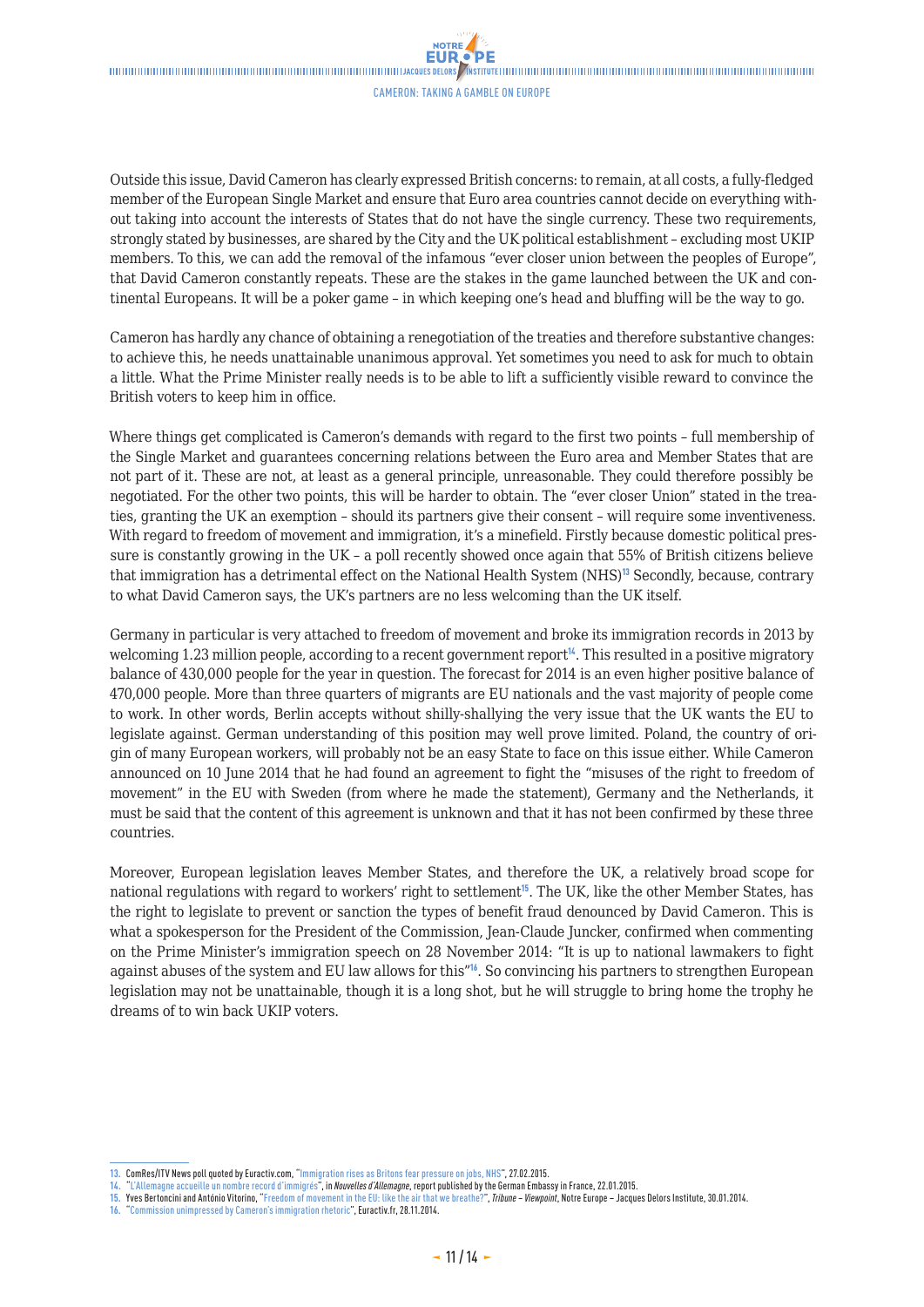# <span id="page-11-0"></span>6. The unknown quantities of a referendum

Speculations on the UK's withdrawal from the European Union will be stepped up as we the general election of 7 May 2015 grows closer. However, much uncertainty still surrounds this issue. To start with, will the referendum really be held, and if so, when? Denis MacShane is categorical: "We know the proverb that promises only bind those who listen to them, but yes, if Cameron stays in Downing Street after the May 2015 election, he will not be able to go back on a referendum". Regarding the timing of one, Cameron has recently contrived to cloud the issue: in early January 2015, he spoke of the idea of bringing the vote forward to 2016 but according to the British press on 19 February, he spoke about the end of 2017. Sowing doubts in his opponents' minds has always been a good strategy, it's true…

That said, the question of a referendum would not arise if the Conservatives lose the election as Miliband, Labour leader, has said that he does not intend to hold one. UKIP? Until now, nobody has entertained the idea of Nigel Farage becoming Prime Minister. Should the Conservatives have to create another coalition government with another party, it is not a foregone conclusion that David Cameron would remain Prime Minister and that his successor would feel bound by the commitments he has made. And if this coalition joined the Tories and the Lib Dems once again – while the latter are in freefall in the polls – they would probably attempt to abandon the idea, or to permanently shelve it.

London's partners would, however, be misguided to count on a Conservative defeat. Firstly because the edge given to Labour in most polls is very flimsy and variable. Secondly, because we cannot rule out a last-minute return to the Tories of a number of repentant voters tempted for a time by UKIP. Lastly, because there is a significant unknown factor for in the event of a Labour win: the Scottish vote.

In his analysis of the election *(see Box 1)*, Peter Kellner reminds us that in 2010 almost half of the seats (145 out of 258) won by Labour were in Scotland or the North of England. Without making any projections, he states that the party may lose part of these voters to UKIP or the SNP (Scottish National Party). If this should happen a depleted Labour would be outrun by the Conservatives.

Other factors, this time outside of the UK, must also be considered. In particular the election calendar in France and Germany: in 2017, presidential elections and general elections are set to be held in France and Germany respectively. Politicians and parties will be more or less already campaigning by 2016, which could complicate matters in negotiations concerning the UK's place within the EU: will positions be more accommodating or more inflexible? Everyone will have in mind the potential reactions of their own voters.

*COBAMA: IT'S ALWAYS* **ENCOURAGING FOR US TO KNOW THAT GREAT BRITAIN HAS A SEAT AT THE TABLE IN THE LARGER EUROPEAN PROJECT"**

And above all, the American "big brother" is watching this hypothetical referendum closely – and is openly concerned. Following the G7 summit organised in Brussels on 4 and 5 June 2014, Barack Obama and David Cameron held a joint press conference and the US President did not mince his words: "We share a strategic vision with Great Britain on a whole range of international issues, and so it's always encouraging for us to know that Great Britain has a seat at the table in the larger European project. […] It's hard for me to imagine that project going well in the absence of Great Britain. And I think it's

also hard for me to imagine that it would be advantageous for Great Britain to be excluded from political decisions that have an enormous impact on its economic and political life."<sup>17</sup> These comments sound like a warning. Suffice it to say that pressure from Washington to dissuade Cameron from taking this path would most likely be serious.

**<sup>17.</sup>** [Joint press conference](https://www.whitehouse.gov/the-press-office/2014/06/05/remarks-president-obama-and-prime-minister-david-cameron-united-kingdom-) on 05.06.2014.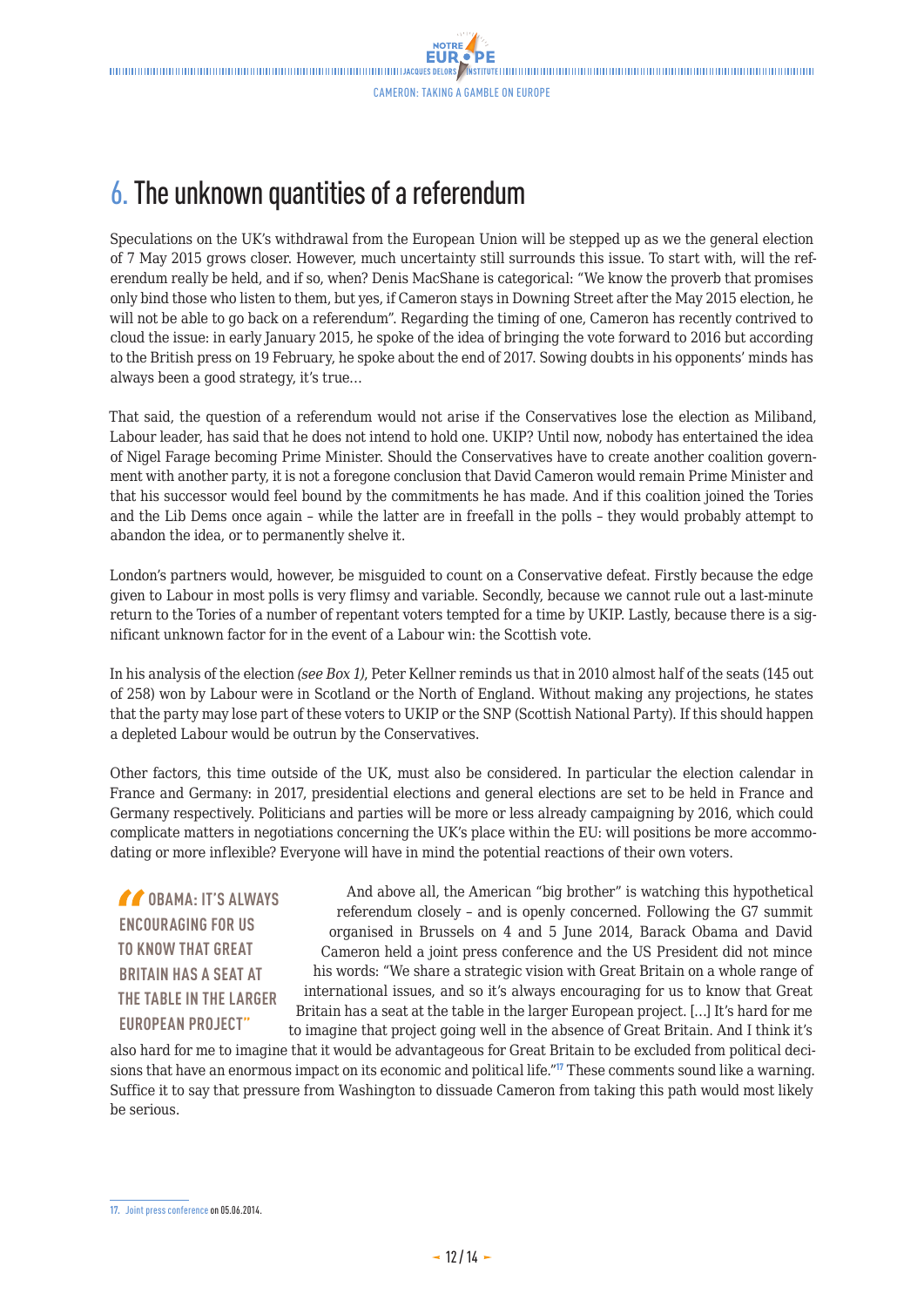#### Cameron: taking a gamble on Europe

**NOTRE** 

Yet, "just in case", Conservatives and government circles are starting to come up with arguments that could convince British citizens to vote to keep the UK in the EU – for example the fisheries policy reform, progress in the energy and digital markets, membership of the European Single Market, trade agreements with Korea and Canada, and the prospect of transatlantic free trade, etc. We could also suppose that London's partners would give it at least a semblance of victory, so that if a referendum is held, it is the supporters of the UK membership to the EU who will have the last word.

Many events could occur in the coming months, but rarely has a general election taken on so much importance for the future of the EU as a whole. Regardless of the results on 7 May in the UK, British voters will have a strong and durable impact on the European project's development. Either we will head towards a referendum with all the uncertainty surrounding its outcome, or the bomb will be defused – at least for another term of office…